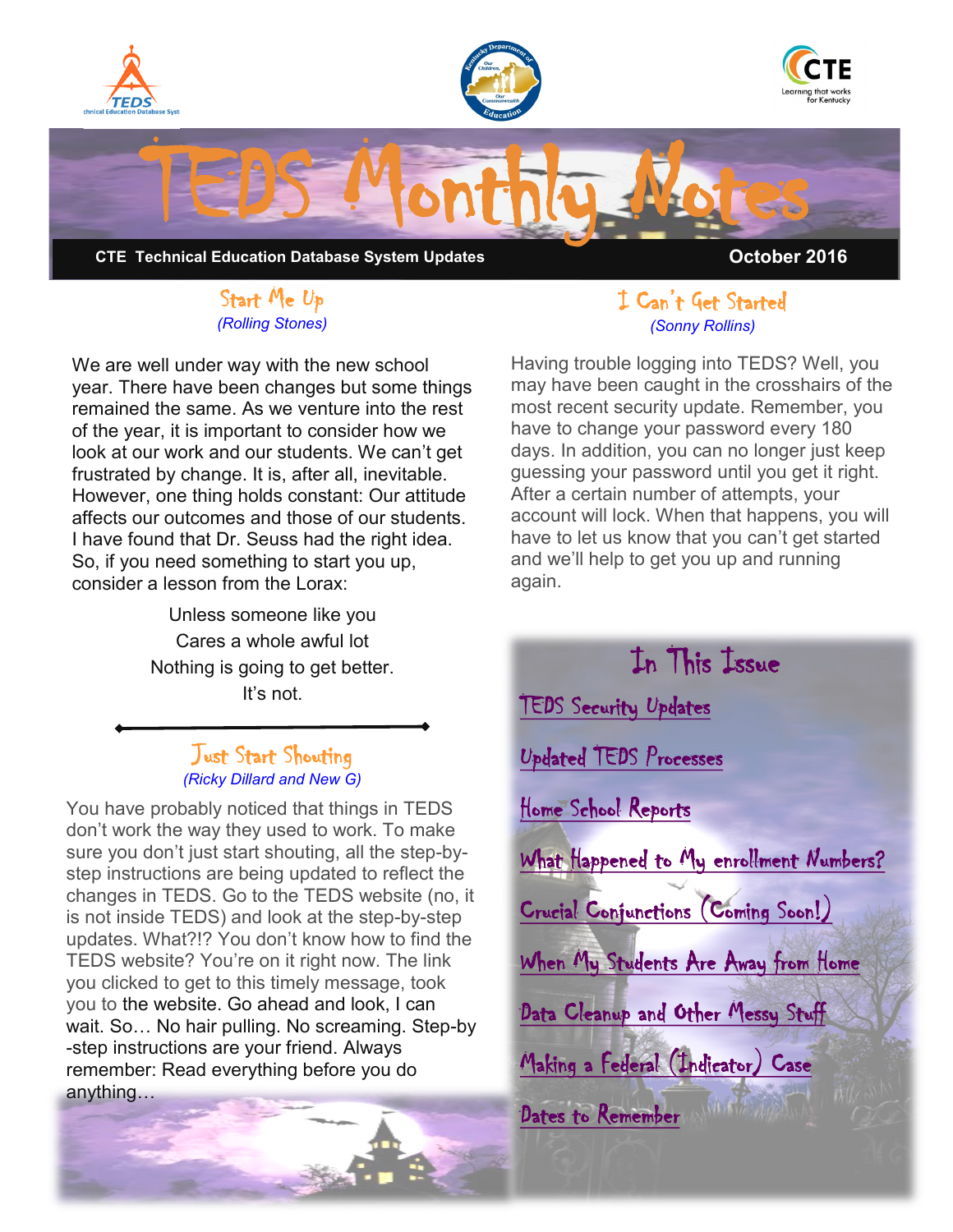# Brand Nu Start

*(Pieces of a Dream)*

<span id="page-1-0"></span>Home school reports are due! If you are at an ATC, your report is due November 1. All locally operated centers must have their data in TEDS by November 1. All high schools must have their data in TEDS by November 15. These are important dates because this is the point where you get your Brand Nu Start. A fresh count with updated, accurate data. Yeah!!

# Start a Fire *(Unspoken)*

Just to make sure I don't get anyone ready to start a fire to burn me in effigy (or anywhere else, for that matter) here is clarification on the upcoming changes to pathways for 17-18.

- **OR** means **OR** If the pathway says Course A OR Course B schools would not be able to count both courses towards Preparatory and Completion **Status**
- May Substitute **ONE** means only **ONE** of the courses in the section can count towards Preparatory and Completion Status
- Other than that you may still select from any of the courses in the pathways for your student to become preparatory and/or a completer.

# Let's Get it Started *(Black-Eyed Peas)*

Wish granted. Many of you have asked how you can get information on your students when they are enrolled in pathways at another location. No doubt, we still strongly encourage communication between the schools. However, when you just have to have it right now, you can get it started with the new Class List report. This new report will let you see what your students are doing at their other locations. If you can't wait and just have to play with it now, it is already available in TEDS. All you have to do is click the "Home School Only" button when you run a class list report. *The official release with step-by-step instructions will be November 1, 2016*.

# Wanna Be Starting Something *(Michael Jackson)*

Here is a special bit of information about your home school reports. This report is looking at your attend hours only. The enrollment number showing on your home school report is **NOT** a reflection of your actual enrollment. So before you decide you wanna be starting something and give that TEDS person a piece of your mind, relax. Verify that your enrollment is accurate using the enrollment report or class list report and let your home school report *attend* to its business…

#### **Contact Us**

**OCTE website** <http://education.ky.gov/Pages/default.aspx>

> **Phone** (502) 564-4286

> > **TEDS**

**Claude Christian** [claude.christian@education.ky.gov](mailto:claude.christian@education.ky.gov)

**Career Readiness**

**Kiley Whitaker** [kiley.whitaker@education.ky.gov](mailto:kiley.whitaker@education.ky.gov)

**Perkins**

**Karla Tipton** [karla.tipton@education.ky.gov](mailto:karla.tipton@education.ky.gov)

**Infinite Campus Tanya Fluke** [tanya.fluke@education.ky.gov](mailto:tanya.fluke@education.ky.gov)

Beware the killer pumpkins!!